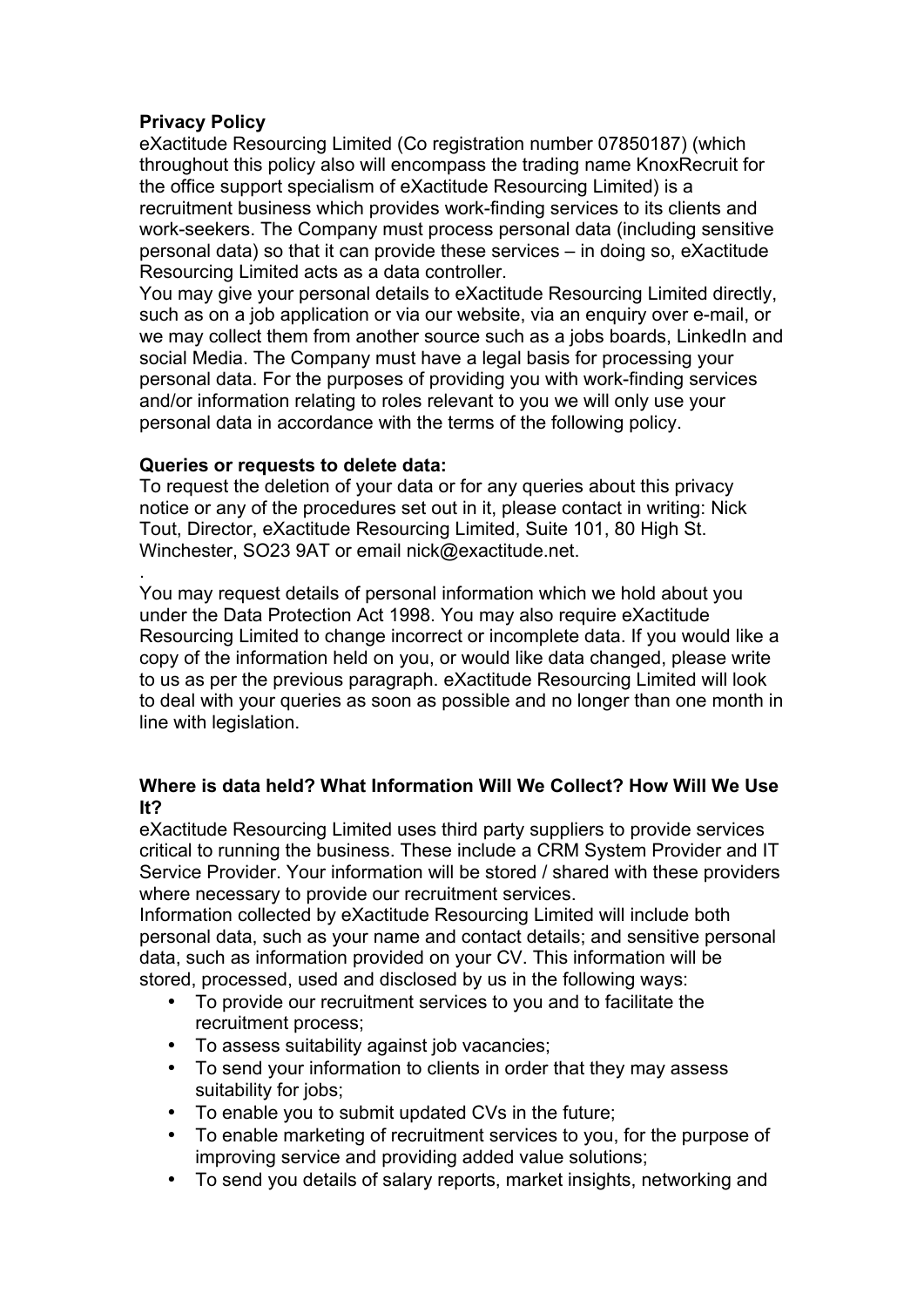client events which are thought to be of interest to you;

- To answer questions and enquiries;
- To provide information to an employer after a successful selection process for contractual documentation to be prepared;
- To third parties where we have retained them to provide services that you or our client have requested; such as references, qualifications and criminal reference checking services;
- Verification of the details you have provided from third party sources, psychometric evaluation or skills tests;
- To regulatory or law enforcement agencies if it is believed in good faith that we are required by law to disclose it in connection with the detection of crime, the collection of taxes or duties, to comply with any applicable law or order of a court of competent jurisdiction, or in connection with legal proceedings;
- To, on an anonymised basis, monitor compliance with equal opportunities.
- To compile, on an anonymous basis, market insight and data reports concerning employment trends.

We reserve the right to transfer your information to a third party in the event of a sale, merger, liquidation, receivership or transfer of all or substantially all of the assets of our company provided that the third party agrees to adhere to the terms of this Privacy Policy and provided that the third party only uses your Personal Data for the purposes that you provided it to us. You will be notified in the event of any such transfer and you will be afforded an opportunity to opt-out.

# **How Long Will You Hold My Data For?**

We are required by law to hold your information for as long as is necessary to comply with our statutory and contractual obligations and in accordance with our legitimate interests as a data controller.

We will use reasonable endeavours to ensure that your Personal Data is maintained and up to date. However, you are under a duty to inform us of any/all changes to your Personal Data to ensure that it is up to date and we will update or delete your Personal Data accordingly.

eXactitude Resourcing Limited will hold your data on file after the end of the relevant recruitment process to maintain the business relationship.

Personal Data is held because of work we have undertaken or are currently engaged in a work finding services, or because we believe that candidates and clients may be interested in receiving material from us about our business and services. As such we hold client and candidate contact details and the history of our relationship. This allows us to manage our relationships effectively and enables individuals to instruct a vacancy search of hiring process most effectively.

## **How eXactitude Resourcing Limited protects data?**

eXactitude Resourcing Limited takes the security of your data seriously and have internal policies and controls in place to ensure that your data is not lost, accidentally destroyed, misused or disclosed, and is not accessed except by our employees in the proper perfor